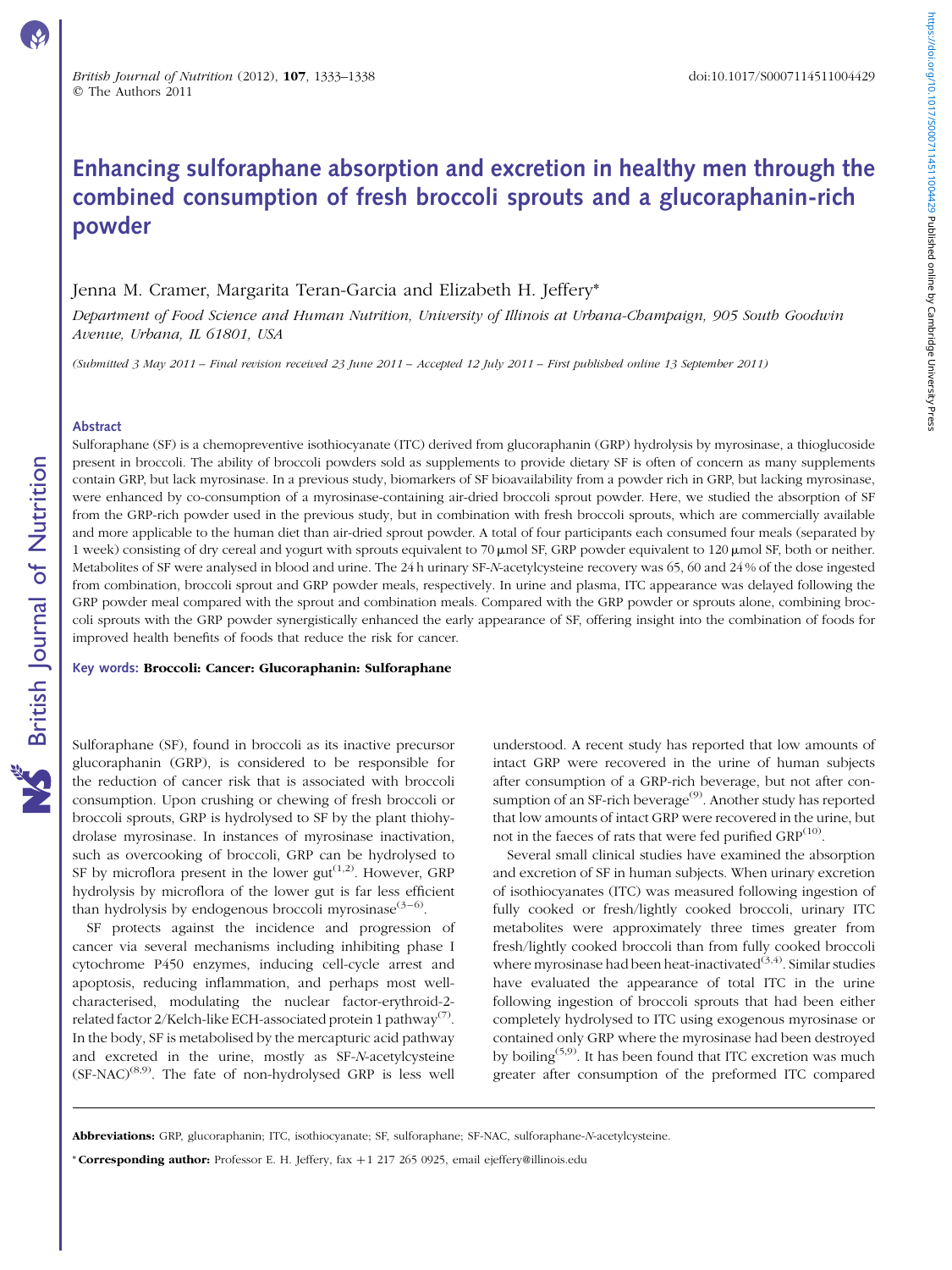with the GRP preparations<sup> $(5,9)$ </sup>. The results of these studies suggest that the conversion of GRP to SF and subsequent ITC bioavailability is dependent on active myrosinase.

In a previous study, a commercially available GRP powder devoid of myrosinase, typical of many dietary GRP supplements on the market, was examined for its potential to deliver bioactive SF to human subjects alone or in combination with the air-dried broccoli sprout powder, which served as an exogenous food source of myrosinase<sup>(6)</sup>. The results showed that the combination improved the absorption of SF, and thus opened the door to the potential for enhanced cancer risk reduction not only from GRP supplements, but also from specifically designed foods or food combinations<sup> $(6)$ </sup>.

Due to commercial availability and consumer preferences, intact fresh broccoli sprouts are more likely to be ingested by humans than the air-dried broccoli sprout powder used in our previous study. However, fresh broccoli sprouts may present additional variables such as matrix effects or product variability that were not present when examining the airdried broccoli sprout powder. Therefore, the present study examined the same commercially available GRP powder used in our previous study, but here, intact fresh broccoli sprouts were used as the exogenous food source of myrosinase. The present study also expanded the number of blood samples collected to better capture the differences in SF appearance in plasma from the test meals. The study sought to determine whether the fresh broccoli sprouts would enhance GRP conversion and ITC absorption from the GRP powder.

# Methods

Fresh broccoli sprouts were donated by Tiny Greens Organic Farm (Urbana, IL, USA). Broccoli powder was a gift from Caudill Seed, Inc. (Louisville, KY, USA).

# Human subject study population

A total of four healthy men, aged 18–30 years, were recruited by fliers at the University of Illinois at Urbana-Champaign. Before participating in the study, each subject completed baseline questionnaires regarding dietary supplement, tobacco and other drug use. The present study was conducted according to the guidelines laid down in the Declaration of Helsinki and all procedures involving human subjects were approved by the University of Illinois Institutional Review Board. Written informed consent was obtained from all subjects. The study took place between 31 January and 25 February 2009.

## Study design, meal administration and sample collection

Subjects were randomly assigned to a four-by-four cross-over design. They were given a list of foods known to contain glucosinolates and asked to avoid these foods for 3 d before and throughout the entire duration of the study. Subjects were also requested to avoid the use of dietary supplements and to limit alcohol consumption to no more than two

alcoholic beverages per d during the study. Experimental meals were given each Tuesday for 4 weeks resulting in a 6 d washout period between meals; the half-life for SF has been reported as approximately  $2 h^{(11,12)}$ . On the morning of each trial, subjects were instructed to ingest a meal according to the cross-over design. In the case of sprout-containing meals, subjects were also instructed to chew the sprouts thoroughly. Meals included 5-d-old intact fresh broccoli sprouts of the calabrese variety (approximately 42 g) or GRP powder (2 g) in an amount that produced 70 or  $120 \mu$ mol SF, respectively, determined by bench hydrolysis. The combination meal contained both intact fresh broccoli sprouts (approximately 42 g) and GRP powder (2 g). The GRP powder was a proprietary dry, defatted broccoli seed powder preparation that did not contain myrosinase. Experimental meals were accompanied by one cup (53 g) of dry cereal (Go Lean Crunch; Kashi Company, La Jolla, CA, USA) and half cup (113·5 g) of French vanilla fat-free yogurt (Stonyfield Farm, Londonderry, NH, USA) to serve as a vehicle and control meal. Thus, the control meal included cereal and yogurt only. Blood (8 ml) was drawn into EDTA vacutainer tubes (Becton, Dickinson & Company, Franklin Lakes, NJ, USA) immediately before ingestion of each meal (0h), and at 0·5, 1·0, 1·5, 3·0 and 24 h following the meal. Plasma was immediately prepared by centrifugation and stored at  $-80^{\circ}$ C until analysed. Urine samples were collected at baseline (0 h),  $0-6$ ,  $6-12$  and  $12-24$  h after meal consumption. All urine voided during these time intervals was collected. The volumes were recorded and used to calculate total  $\mu$ mol of SF-NAC excreted. Baseline urine samples were kept on ice and ascorbic acid (Fisher Scientific, Pittsburgh, PA, USA) was added to the urine samples at 1 g/l urine no later than 1 h following collection. All other urine samples were collected into 500 ml bottles containing 0·5 g ascorbic acid. Subjects were instructed to store urine samples in a provided cooler and to return them the following morning when the 24h blood samples were collected. Urine samples were then stored at  $-80^{\circ}$ C until analysed.

# Sulforaphane analysis

In triplicate, GRP powder (50 mg) was added to 1·6 ml distilled water containing 0.8 U white mustard myrosinase (Sigma Chemical, St Louis, MO, USA), vortexed and left to hydrolyse in the dark for  $24 h$ . (One unit of myrosinase produces  $1·0$  $\mu$ mol glucose/min from sinigrin at pH 6·0 and 25 °C.) The mixture was then centrifuged for  $5 \text{ min}$  at  $14000 \text{ g}$  and filtered through a  $0.45 \mu m$  nylon filter. The supernatant was diluted 5-fold with distilled  $H_2O$  and an internal standard of benzyl ITC (Sigma Chemical) was added. The analysis of the GRP powder was also conducted in the absence of added myrosinase to confirm the necessity of myrosinase in the conversion of GRP to SF. Fresh broccoli sprouts were obtained the day before each trial meal and analysed for SF production upon hydrolysis using a modification of a previously reported method<sup>(13)</sup>. In triplicate,  $0.25$  g fresh broccoli sprouts were heated at  $90^{\circ}$ C for 5 min in a glass vial containing 2 ml distilled water. Following heating, samples were cooled on ice,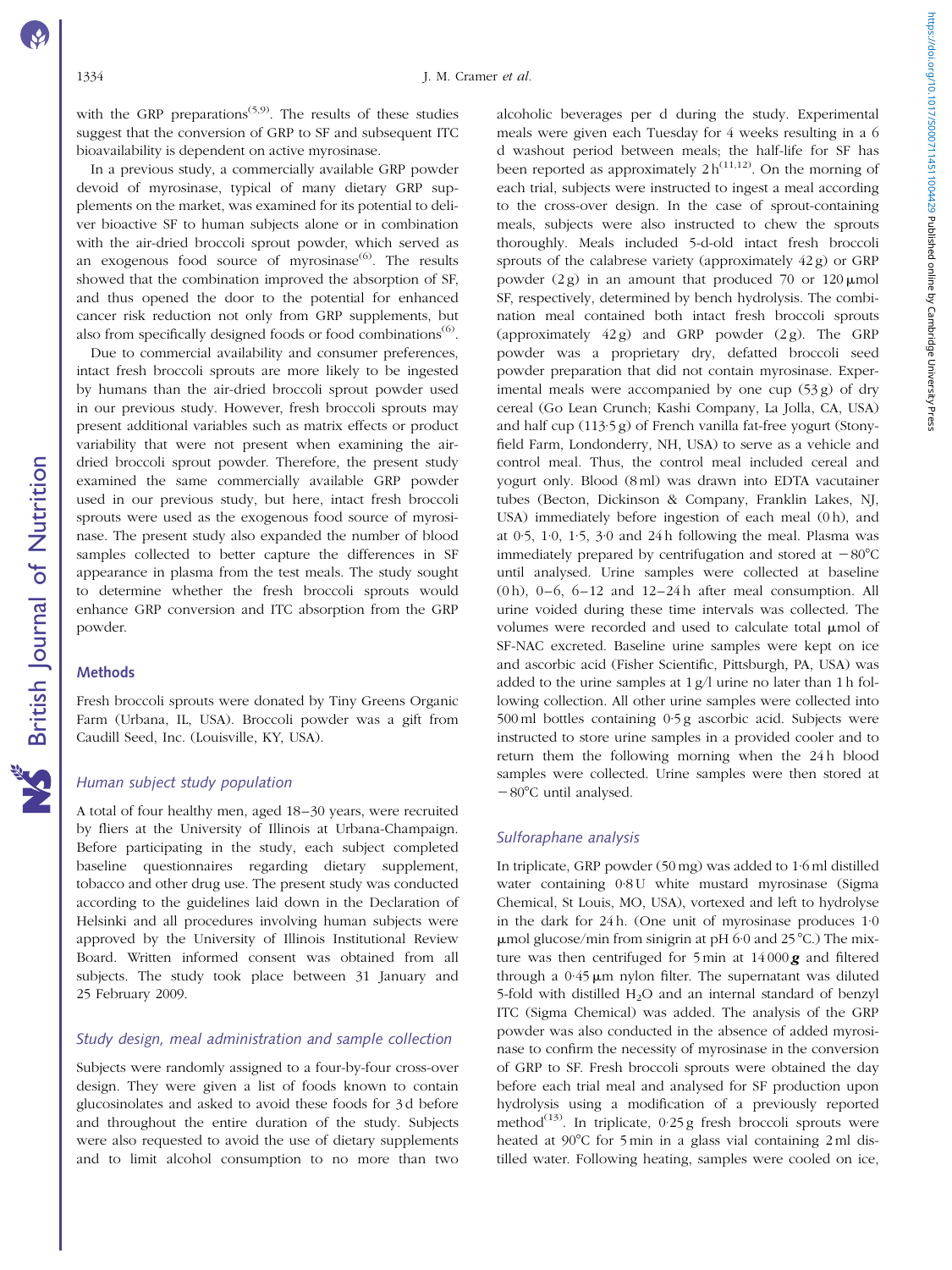homogenised and 0·5 U white mustard myrosinase were added. Samples were vortexed and left to hydrolyse at room temperature for 2 h. The samples were then centrifuged for 5 min at  $14000 \text{ g}$ . The supernatant was filtered through a  $0.45 \,\mu\text{m}$  nylon filter and diluted 4-fold with distilled water. An internal standard of benzyl ITC was added. ITC were extracted into dichloromethane for analysis by GC, as described previously $^{(6)}$ .

# Plasma total isothiocyanate analysis

Blood samples were collected in EDTA-coated tubes and centrifuged at 1000 **g** for 30 min. Plasma was collected and analysed as described previously<sup>(6)</sup>. This method provides a single total measurement for SF, other ITC and metabolites<sup>(14,15)</sup>.

# Urinary sulforaphane-N-acetylcysteine analysis

Urine samples were analysed as described previously $<sup>(6)</sup>$ .</sup> Briefly, the filtered urine  $(50 \,\mu\text{I})$  was analysed by HPLC using a Hypersil C18 ODS column  $(10 \mu m, 250 \times 4.6 \text{ mm};$  Phenomenex, Torrance, CA, USA) and detected at 254 nm using a Waters HPLC system. A gradient solvent system with a flow rate of 1 ml/min consisted of a starting solvent system of 5 % aqueous acetonitrile (Fisher Scientific) and 95 % water. Acetonitrile was increased linearly to 20 % over 3 min, held 4 min, then increased to 100 % over 2 min and held 13 min to rinse the column. Both solvents contained 1·0 % acetic acid (Fisher Scientific). A standard was generated in control urine using SF-NAC synthesised as described previously $(16)$ .

# Statistical analysis

Data were evaluated using the GLIMMIX procedure of SAS Statistical software (version 9.1; SAS Institute, Cary, NC, USA). Levels of SF metabolites in urine and blood were tested for interactions of treatment and time. Differences were separated using the SLICEDIFF option. Values were considered different at  $P < 0.05$ .

# Results

# Sulforaphane content of hydrolysed broccoli sprouts and glucoraphanin powder

Upon incubation in water at room temperature for 24 h with the addition of 0<sup>.8</sup>U myrosinase, GRP powder produced 61.7 (se 2.1) umol SF/g powder. No SF was produced in the absence of added myrosinase. Fresh broccoli sprouts produced 1.69 (SE 0.12)  $\mu$ mol SF/g fresh weight.

# Plasma total isothiocyanates

Plasma ITC were elevated compared with baseline at 0·5 h in both the sprout and combination meals (Table 1). The combination meal reached peak plasma concentration (2·86 (SE  $(0.33)$   $\mu$ mol/l) 1.5 h after ingestion. The sprout meal peaked at  $3 h$  (1.53 (SE 0.22)  $\mu$ mol/l), but this value was not different from the value at 1.5 h  $(1.43 \text{ (s} \text{E} 0.21) \mu \text{mol/l})$ . The GRP powder meal showed slightly elevated plasma concentration levels 3 h post-consumption  $(0.37$  (se  $0.25)$   $\mu$ mol/l). However, values following the GRP powder meal were not different from the control meal or baseline measurements at any of the time points measured. All values returned to baseline values by 24 h.

# Sulforaphane-N-acetylcysteine in the urine

The amount of SF-NAC excreted in the urine over 24 h following ingestion of each meal is shown in [Fig. 1](#page-3-0). After ingestion of fresh broccoli sprouts in combination with GRP powder, individuals excreted a mean of  $123.8$  (se  $8.8$ )  $\mu$ mol SF-NAC over 24 h post-ingestion, 65 % of the dose ingested. After ingestion of broccoli sprouts alone, a mean of 42·0 (SE 11.8)  $\mu$ mol SF-NAC was excreted, 60% of the ingested dose. However, after ingesting GRP powder alone, a mean of only 29·2 ( $SE$  5·0)  $\mu$ mol SF-NAC was excreted, 24% of the dose ingested.

Urine collection was separated into discrete intervals for evaluation of SF-NAC excretion: urine was collected for the first 6h after meal ingestion, from 6 to 12h and from 12 to 24 h post-ingestion. Significant differences were observed between the dietary groups. Considerable levels of SF-NAC were excreted during the first 6h from individuals who received the combination meal or the broccoli sprout meal (61 and 62 % of the total SF-NAC that was excreted during the entire 24 h urine collection, respectively), but less than 22 % of the total 24 h SF-NAC was excreted during this first 6 h period from those receiving the GRP powder meal alone. In contrast, less than 10 % of the total 24 h SF-NAC recovered from the combination or sprout meal was excreted

Table 1. Total isothiocyanate (ITC) in plasma following test meal consumption (Mean values with their standard errors for four subjects per group)

| Total ITC/I (µmol)                                   | 0h                                                           |                              | 0.5h                                                                        |                              | 1 h                                                          |                              | 1.5 h                                                       |                              | 3h                                                               |                              | 24 h                                                         |                              |
|------------------------------------------------------|--------------------------------------------------------------|------------------------------|-----------------------------------------------------------------------------|------------------------------|--------------------------------------------------------------|------------------------------|-------------------------------------------------------------|------------------------------|------------------------------------------------------------------|------------------------------|--------------------------------------------------------------|------------------------------|
|                                                      | Mean                                                         | <b>SE</b>                    | Mean                                                                        | <b>SE</b>                    | Mean                                                         | <b>SE</b>                    | Mean                                                        | <b>SE</b>                    | Mean                                                             | <b>SE</b>                    | Mean                                                         | <b>SE</b>                    |
| Control<br>GRP powder<br>Fresh sprout<br>Combination | $0.22^{a,A}$<br>$0.09^{a,A}$<br>$0.13^{a,A}$<br>$0.10^{a,A}$ | 0.09<br>0.07<br>0.12<br>0.07 | $0.18^{\rm a,b,A}$<br>$0.11^{a,A}$<br>$0.46^{b,A}$<br>$1.26^{\mathrm{c,B}}$ | 0.11<br>0.07<br>0.11<br>0.22 | $0.24^{a,A}$<br>$0.07^{a,A}$<br>$0.97^{b,B}$<br>$2.14^{c,C}$ | 0.06<br>0.03<br>0.15<br>0.15 | $0.16^{a,A}$<br>$0.12^{a,A}$<br>$.43^{b,C}$<br>$2.86^{c,D}$ | 0.13<br>0.11<br>0.21<br>0.33 | $0.05^{a,A}$<br>$0.37^{a,A}$<br>$1.53^{\rm b,C}$<br>$2.57^{c,D}$ | 0.03<br>0.25<br>0.22<br>0.38 | $0.05^{a,A}$<br>$0.16^{a,A}$<br>$0.19^{a,A}$<br>$0.30^{a,A}$ | 0.04<br>0.10<br>0.07<br>0.07 |

GRP, glucoraphanin.<br><sup>a,b,c</sup>Mean values within a column (between-meal values) with unlike superscript letters were significantly different (P<0.05).

A,B,C,D Mean values within a row (within-meal values) with unlike superscript letters were significantly different  $(P<0.05)$ .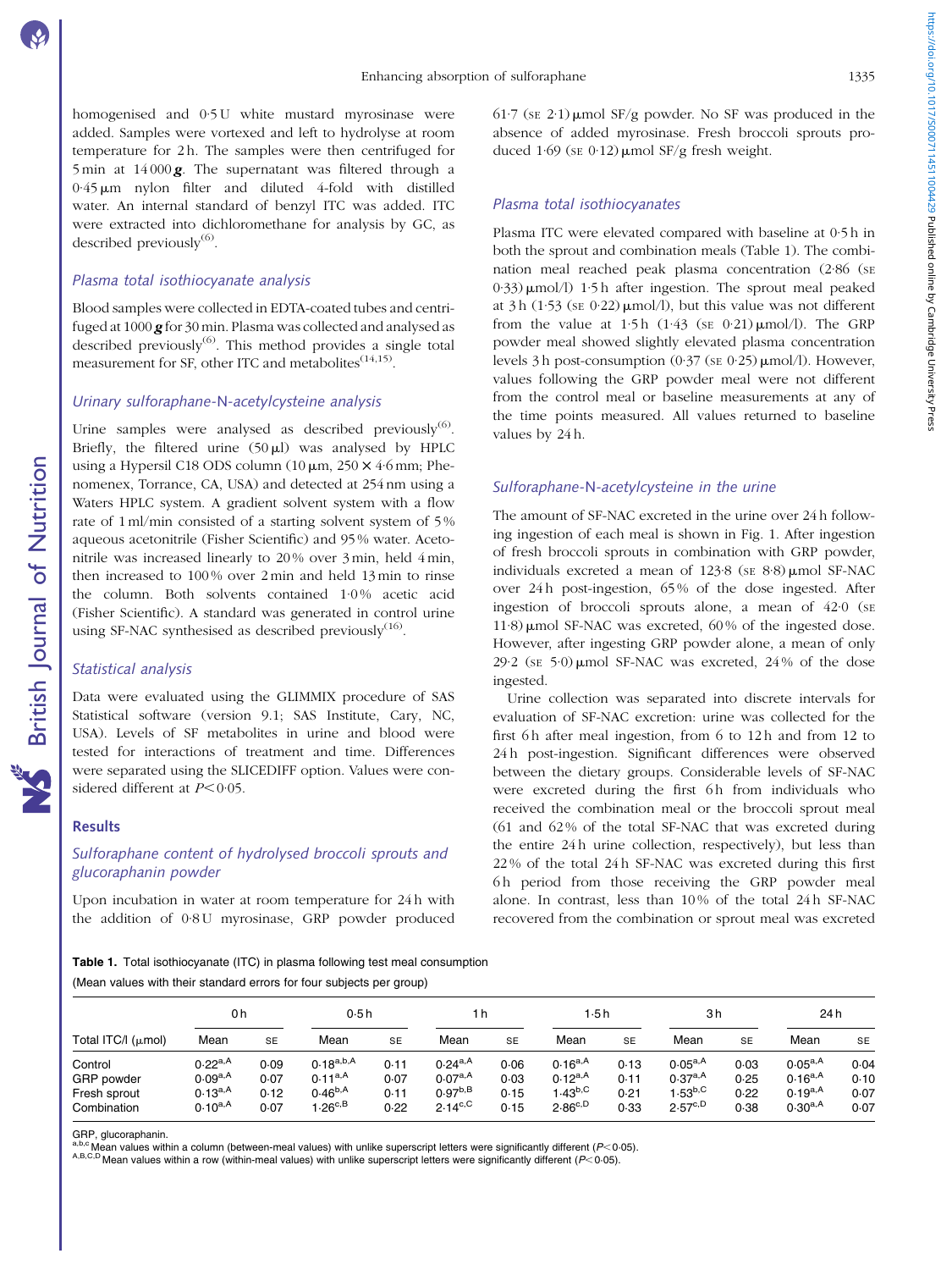<span id="page-3-0"></span>

Fig. 1. Urinary sulforaphane-N-acetylcysteine (SF-NAC) excretion after consumption of four different meals: control; glucoraphanin (GRP) powder; fresh broccoli sprout; combination. Baseline  $(\blacksquare)$ , 0–6 h  $(\blacksquare)$ , 6–12 h  $(\blacksquare)$  and 12–24 h  $($  $)$  urine collection post-consumption. Values are means, with their standard errors represented by vertical bars for four subjects per group. a,b Mean values with unlike letters were significantly different between-meal  $(P<0.05)$ . A,B,C Mean values with unlike letters were significantly different within-meal  $(P<0.05)$ .

during the 12–24 h period, whereas 42 % of the total 24 h SF-NAC recovered following the GRP powder meal was excreted during this later time period.

## **Discussion**

The main findings of the present study were that combining fresh broccoli sprouts with the GRP powder (1) increased the appearance of SF metabolites in plasma and urine and (2) removed the delay of metabolite appearance observed after the GRP powder, shifting the absorption/elimination pattern to the one similar to that seen after the consumption of fresh broccoli sprouts alone. This is the first study to determine whether combining two commercially available broccoli products, one containing and the other lacking myrosinase, would enhance SF availability from GRP. The present study could be extrapolated to hypothesise that combining fresh broccoli sprouts with well-cooked broccoli, where myrosinase is inactive, would also enhance SF availability. Additionally, it could be hypothesised that other sources of myrosinase, such as mustard, horseradish, cabbage, Brussels sprouts and watercress, would also enhance the conversion of GRP to SF.

The present study measured urinary SF-NAC excretion and plasma total ITC levels. The measurement of SF metabolites after consumption of broccoli, broccoli sprouts and other broccoli-related preparations has been a useful tool for assessing human exposure to SF, a compound associated with a reduced risk of cancer<sup>(1,3–6,9,17,18)</sup>. SF metabolites in plasma reflect the amount of SF that tissues are being exposed to and are therefore important biomarkers of exposure to this cancer-preventive agent. SF metabolites in the urine reflect the absorption, metabolism and excretion of an ingested dose<sup>(5)</sup>. The major metabolite of SF appearing in the urine, SF-NAC, is often used as a marker of bioavailability, although it is not the only metabolite present in the urine<sup> $(8,9)$ </sup>.

Only 24 % of the GRP dose from the GRP powder was recovered as SF-NAC in the urine, making it a poor source of dietary SF compared with fresh broccoli sprouts. This value is comparable with the reported recovery following ingestion of well-cooked sprouts or well-cooked mature broccoli, both of which also lacked myrosinase<sup>(3,5,18)</sup>. Urinary values of SF-NAC after the GRP powder meal displayed a non-significant trend of increasing excretion over 24 h, suggestive of delayed absorption. The delayed absorption and low SF recovery was probably due to the lack of myrosinase in the powder and the resulting hydrolysis of GRP by microflora after the transit of GRP to the lower gut<sup> $(1,2,18,19)$ </sup>. Plasma total ITC was not altered in response to the GRP powder, but there was a slight non-significant elevation at 3 h, also suggestive of delayed ITC absorption with low availability. It could be questioned whether the maximum plasma ITC level was further delayed rather than absent following ingestion of the GRP powder, and thus was not measured in the present study. Indeed, a slight, but non-significant peak 6h postconsumption was observed in a study of well-cooked broccoli<sup>(3)</sup>. However, urinary recovery of SF-NAC was low not only for the first 6 h of the present study, but for the entire 24 h period following consumption of the GRP powder meal, confirming the absence of any significant elevation in plasma ITC levels. The low levels of SF metabolites detected in plasma and urine after consumption of the GRP powder may indicate lower anti-cancer potential for this product and other similar dietary supplements. For instance, it has been reported that similar GRP products lacking myrosinase induced detoxification enzymes in the colon, but not in the liver of rats, whereas unheated broccoli florets with functional myrosinase induced activity in both the colon and the liver<sup>(20)</sup>.

Interestingly, data from the combination meal identified possible synergy among the fresh sprouts and GRP powder at early time points for SF and its metabolite appearance in plasma and urine. This indicates that GRP, not only from the broccoli sprouts, but also from the GRP powder, was hydrolysed by endogenous myrosinase from the broccoli sprouts. Additionally, excretion of SF-NAC following the combination meal was earlier than from the GRP powder alone and more similar to the excretion pattern following the consumption of broccoli sprouts alone, indicating that the fresh sprouts not only supported the hydrolysis of the GRP powder, but also caused it to occur earlier, resulting in earlier and more complete SF absorption. The trend for greater levels of SF-NAC to be excreted early (during the first 12h following meal consumption) from the combination and sprout meals is consistent with metabolism occurring in the upper gastrointestinal tract in the presence of dietary myrosinase. A similar trend was observed in plasma where in both sprout and combination meals, plasma ITC levels were elevated by 0·5 h, and to a much higher level in the combination meal. Higher levels of SF metabolites in plasma and urine may indicate a greater reduction of cancer risk from consumption of this food combination.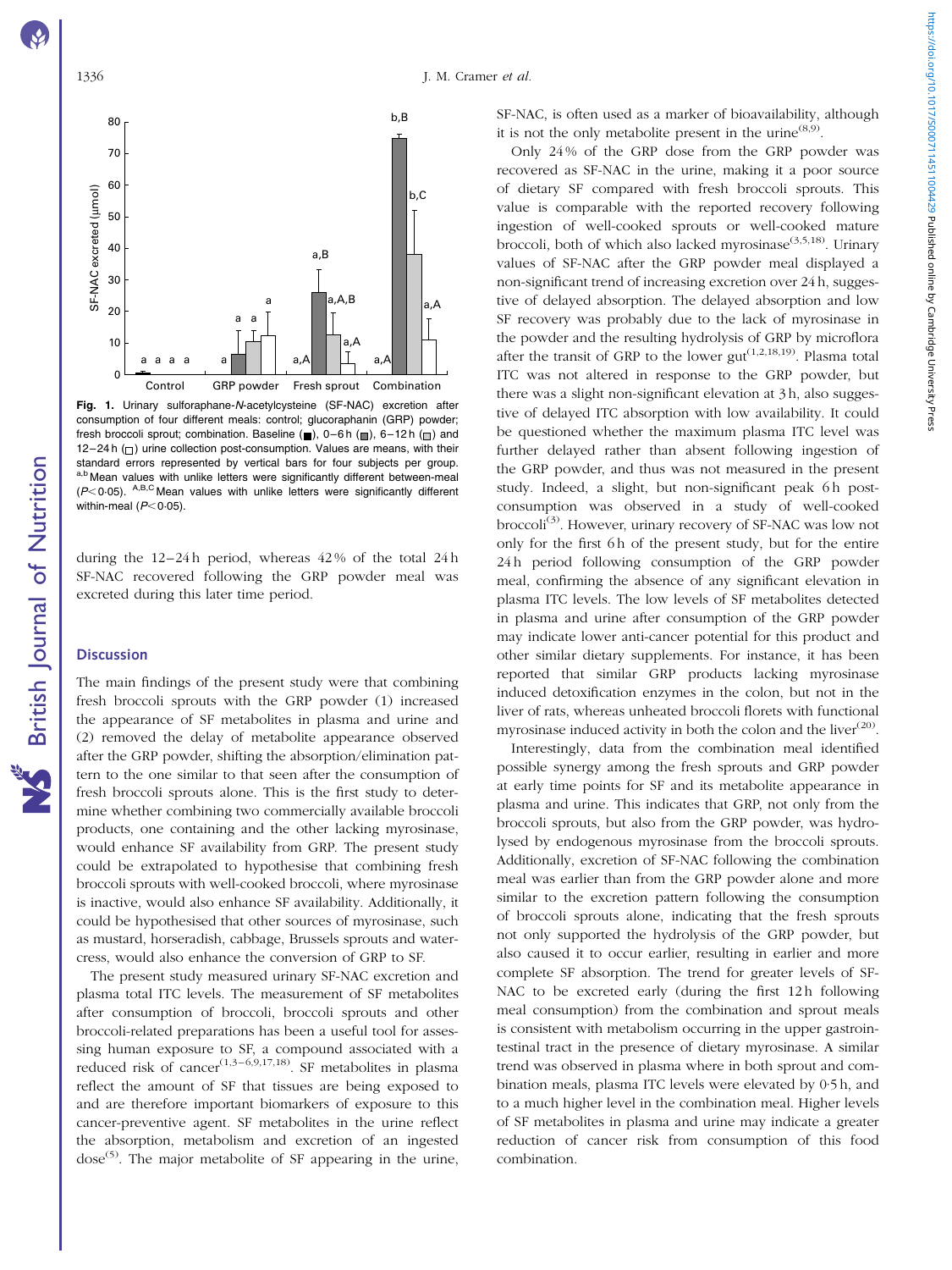Recovery of preformed ITC or ground, air-dried broccoli sprouts has been reported to be between 75 and 90 % of ingested doses<sup> $(5,6,21)$ </sup>. This recovery decreased when a plant matrix was introduced, as is evidenced by several published papers, as well as the present paper where intact, but thoroughly chewed fresh sprouts resulted in a 60 % recovery of the dose<sup> $(3,5,21)$ </sup>. Interestingly though, comparing an equimolar dose of SF from fresh sprouts (used here) with airdried sprouts<sup>(6)</sup> when combined with the GRP powder, an improved 24 h urinary recovery (65  $\nu$ , 50% of the ingested dose, respectively) and an elevated peak plasma ITC level  $(C_{\text{max}} 2.9 v. 2.1 \mu \text{mol}$  total ITC/l, respectively) was observed in the combination using fresh intact broccoli sprouts. Based on this evidence, we conclude that fresh broccoli sprouts aided the conversion of GRP to SF from the GRP powder to a greater extent than air-dried broccoli sprouts. More research with larger study populations is needed.

One limitation of the present study is its small sample size. However, most human studies focusing on the bioavailability of SF have used similar small population sizes<sup>(3,5,6,11)</sup>. The intent of the present study was to provide direction as a pilot study. Future large-scale work is needed.

#### Conclusion

GRP powder that lacked myrosinase was a poor dietary source of SF compared with broccoli sprouts. Fresh intact broccoli sprouts were able to synergistically enhance the hydrolysis of GRP from the GRP powder, perhaps more efficiently than ground, air-dried broccoli sprouts. Because efficacy is related to plasma levels, the elevation seen in plasma levels probably translates to a greater potential for cancer risk reduction. These findings provide important insights into the protective health benefit of broccoli products and preparations and can be used to develop foods with enhanced anti-cancer properties.

# Acknowledgements

We thank Tiny Greens Organic Farm for supplying the fresh broccoli sprouts that were used in this study. We also thank John Jerrell for his help and expertise with HPLC analysis, as well as Heather Mangian and Melissa Sorrells for support in preparation for and during sample collection. J. M. C. was supported by a fellowship from Philip and Juanita Francis. This study received no specific grant from any funding agency in the public, commercial or not-for-profit sectors. The authors declare that they have no conflicts of interest. The authors' contributions were as follows: J. M. C. participated in the study design, completed Institutional Review Board application, carried out meal administration and sample collection, completed all analyses and drafted the manuscript. M. T.-G. carried out phlebotomy for blood sample collection. E. H. J. participated in the study design and oversight of Institutional Review Board application. All authors participated in the manuscript discussion as well as read and approved the final manuscript.

#### References

- 1. Shapiro TA, Fahey JW, Wade KL, et al. (1998) Human metabolism and excretion of cancer chemoprotective glucosinolates and isothiocyanates of cruciferous vegetables. Cancer Epidemiol Biomarkers Prev 7, 1091–1100.
- 2. Lai RH, Miller MJ & Jeffery EH (2010) Glucoraphanin hydrolysis by microbiota in the rat cecum results in sulforaphane absorption. Food Funct 1, 161-166.
- 3. Conaway CC, Getahun SM, Liebes LL, et al. (2000) Disposition of glucosinolates and sulforaphane in humans after ingestion of steamed and fresh broccoli. Nutr Cancer 38, 168–178.
- 4. Rungapamestry V, Duncan AJ, Fuller Z, et al. (2007) Effect of meal composition and cooking duration on the fate of sulforaphane following consumption of broccoli by healthy human subjects. Br J Nutr  $97,644-652$ .
- 5. Shapiro TA, Fahey JW, Wade KL, et al. (2001) Chemoprotective glucosinolates and isothiocyanates of broccoli sprouts: metabolism and excretion in humans. Cancer Epidemiol Biomarkers Prev 10, 501-508.
- 6. Cramer JM & Jeffery EH (2011) Sulforaphane absorption and excretion following ingestion of a semi-purified broccoli powder rich in glucoraphanin and broccoli sprouts in healthy men. Nutr Cancer 63, 196–201.
- 7. Herr I & Buchler MW (2010) Dietary constituents of broccoli and other cruciferous vegetables: implications for prevention and therapy of cancer. Cancer Treat Rev 36, 377-383.
- 8. Al Janobi AA, Mithen RF, Gasper AV, et al. (2006) Quantitative measurement of sulforaphane, iberin and their mercapturic acid pathway metabolites in human plasma and urine using liquid chromatography-tandem electrospray ionisation mass spectrometry. J Chromatogr B Analyt Technol Biomed Life Sci 844, 223-234.
- 9. Egner PA, Chen JG, Wang JB, et al. (2011) Bioavailability of sulforaphane from two broccoli sprout beverages: results of a short-term, cross-over clinical trial in Qidong, China. Cancer Prev Res (Phila) 4, 384–395.
- 10. Bheemreddy RM & Jeffery EH (2007) The metabolic fate of purified glucoraphanin in F344 rats. *J Agric Food Chem* 55, 2861–2866.
- 11. Ye L, Dinkova-Kostova AT, Wade KL, et al. (2002) Quantitative determination of dithiocarbamates in human plasma, serum, erythrocytes and urine: pharmacokinetics of broccoli sprout isothiocyanates in humans. Clin Chim Acta 316, 43-53.
- 12. Vermeulen M, Klopping-Ketelaars IW, van den Berg R, et al. (2008) Bioavailability and kinetics of sulforaphane in humans after consumption of cooked versus raw broccoli. J Agric Food Chem 56, 10505–10509.
- 13. Matusheski NV, Juvik JA & Jeffery EH (2004) Heating decreases epithiospecifier protein activity and increases sulforaphane formation in broccoli. Phytochemistry 65, 1273–1281.
- 14. Zhang Y, Cho CG, Posner GH, et al. (1992) Spectroscopic quantitation of organic isothiocyanates by cyclocondensation with vicinal dithiols. Anal Biochem 205, 100-107.
- 15. Zhang Y, Wade KL, Prestera T, et al. (1996) Quantitative determination of isothiocyanates, dithiocarbamates, carbon disulfide, and related thiocarbonyl compounds by cyclocondensation with 1,2-benzenedithiol. Anal Biochem 239, 160–167.
- 16. Keck AS, Qiao Q & Jeffery EH (2003) Food matrix effects on bioactivity of broccoli-derived sulforaphane in liver and colon of F344 rats. *J Agric Food Chem* 51, 3320-3327.
- 17. Hanlon N, Coldham N, Gielbert A, et al. (2009) Repeated intake of broccoli does not lead to higher plasma levels of sulforaphane in human volunteers. Cancer Lett 284, 15–20.